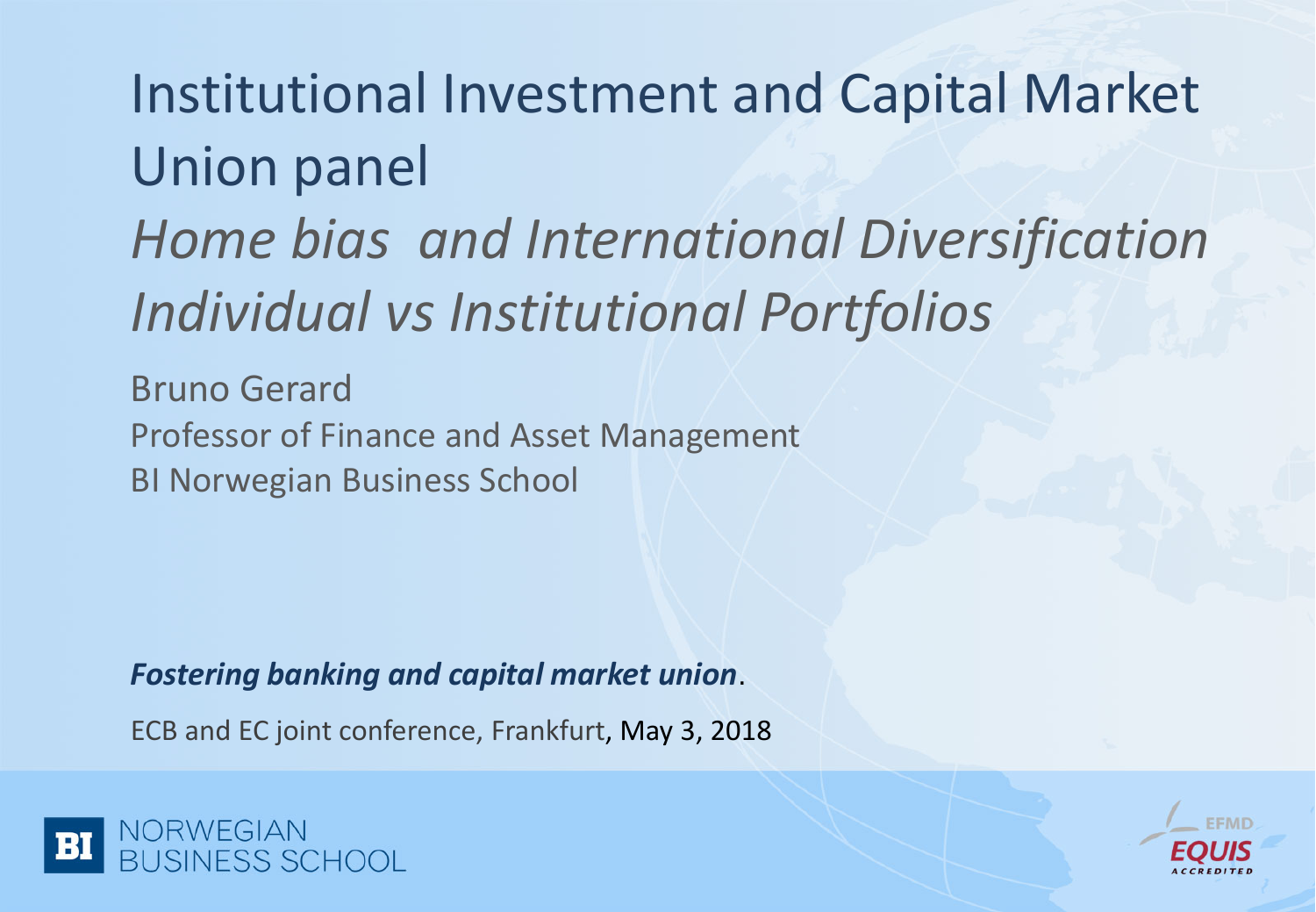# Roadmap

- Home bias and international financial integration.
- Aggregate institutional investors international exposures across the world and US
- Individual international exposure decision
- Robo advice and international exposure
- Concluding remark



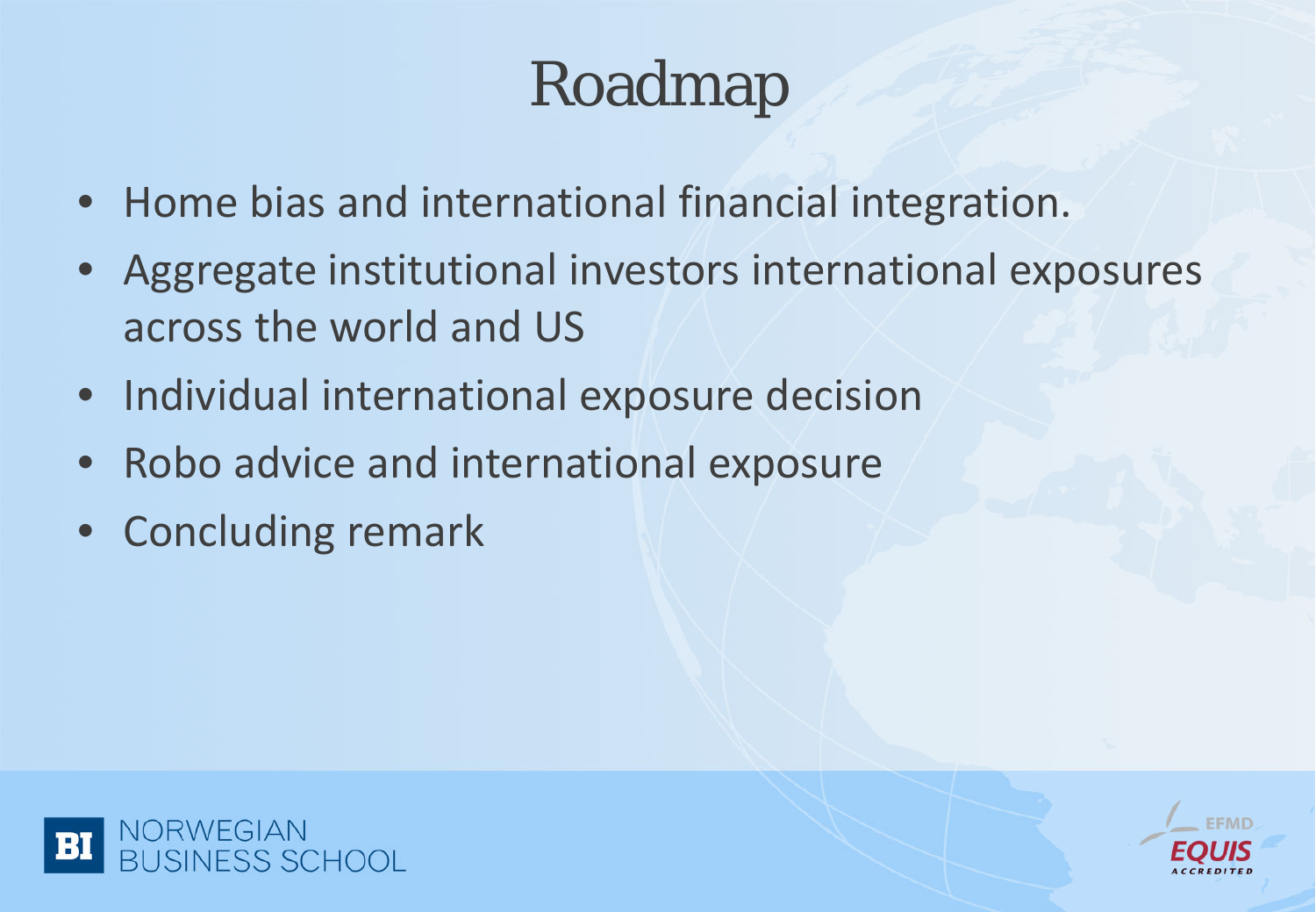### Does home bias matter?

- Financial market integration
	- Improved risk sharing
	- $\triangleright$  More efficient allocation of capital.

Portfolio home bias symptom of  $\triangleright$  Suboptimal risk sharing  $\triangleright$  Suboptimal capital allocation

*«Risk sharing through the capital chanel can be enhanced by more widespread investment in mutual funds, and in private pensions and life insurance schemes.» ECB 2018 report, p16*

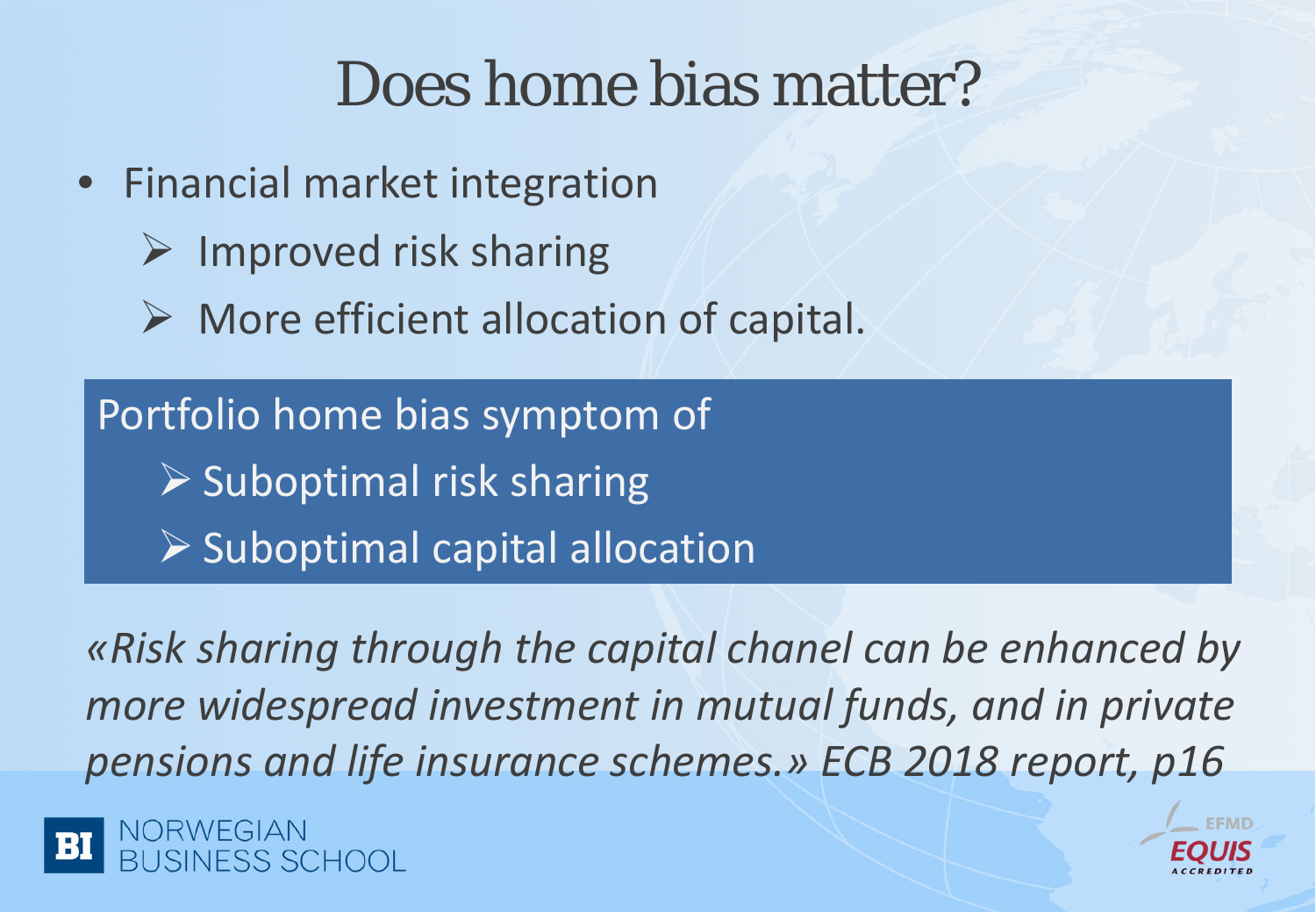#### European and world pension funds international allocations



*Source: Author computations and OECD Stat: Pension Indicators Database, End of Year 2015.* 



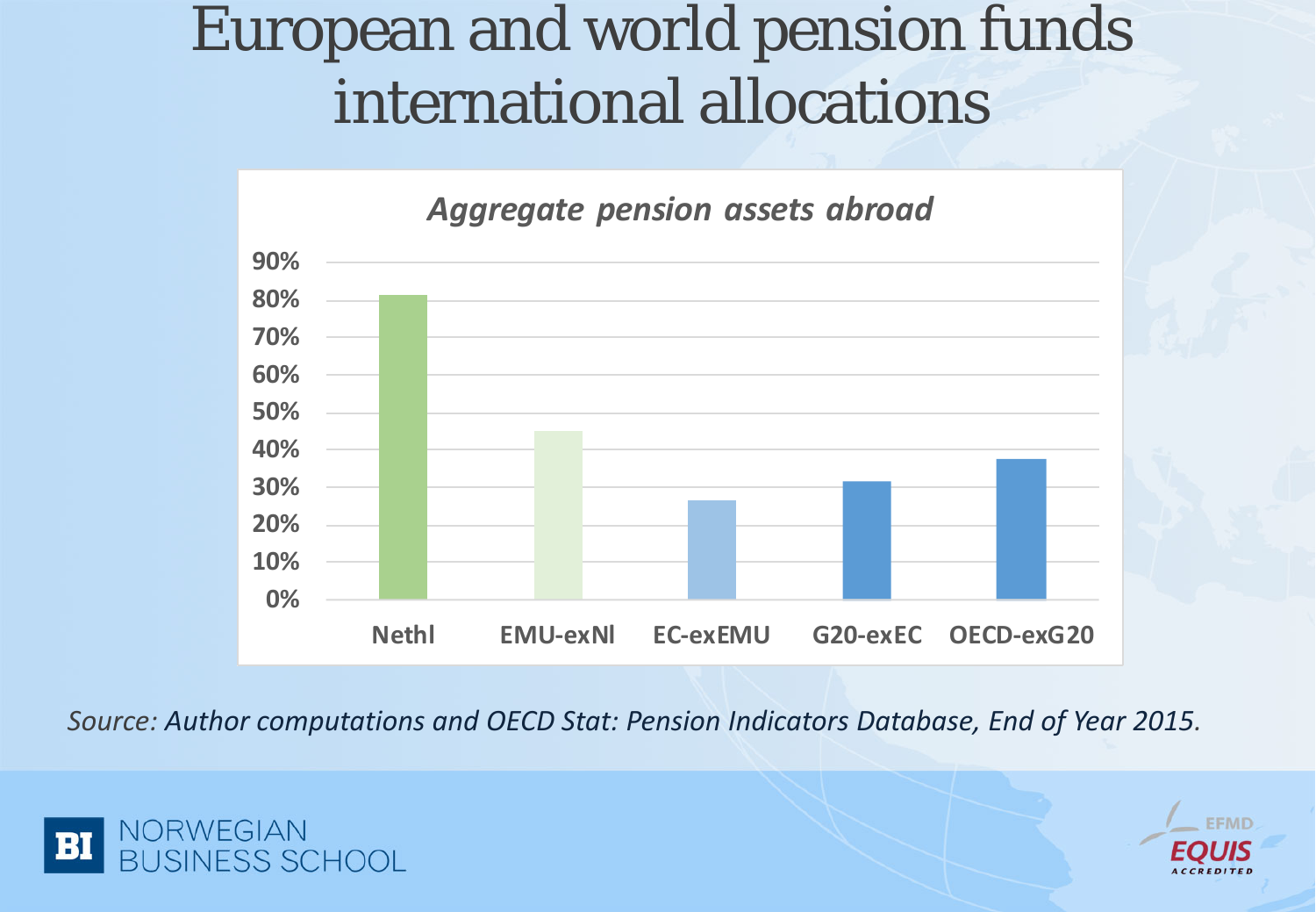## US pension plans international allocations

#### Percent of listed equities allocation to non-U.S. equities



#### Pensions&Investments

#### Data: Annual DB plan sponsor surveys

*Source: Pension and Investments, November 2012: Asset allocations: past, present and future.* 



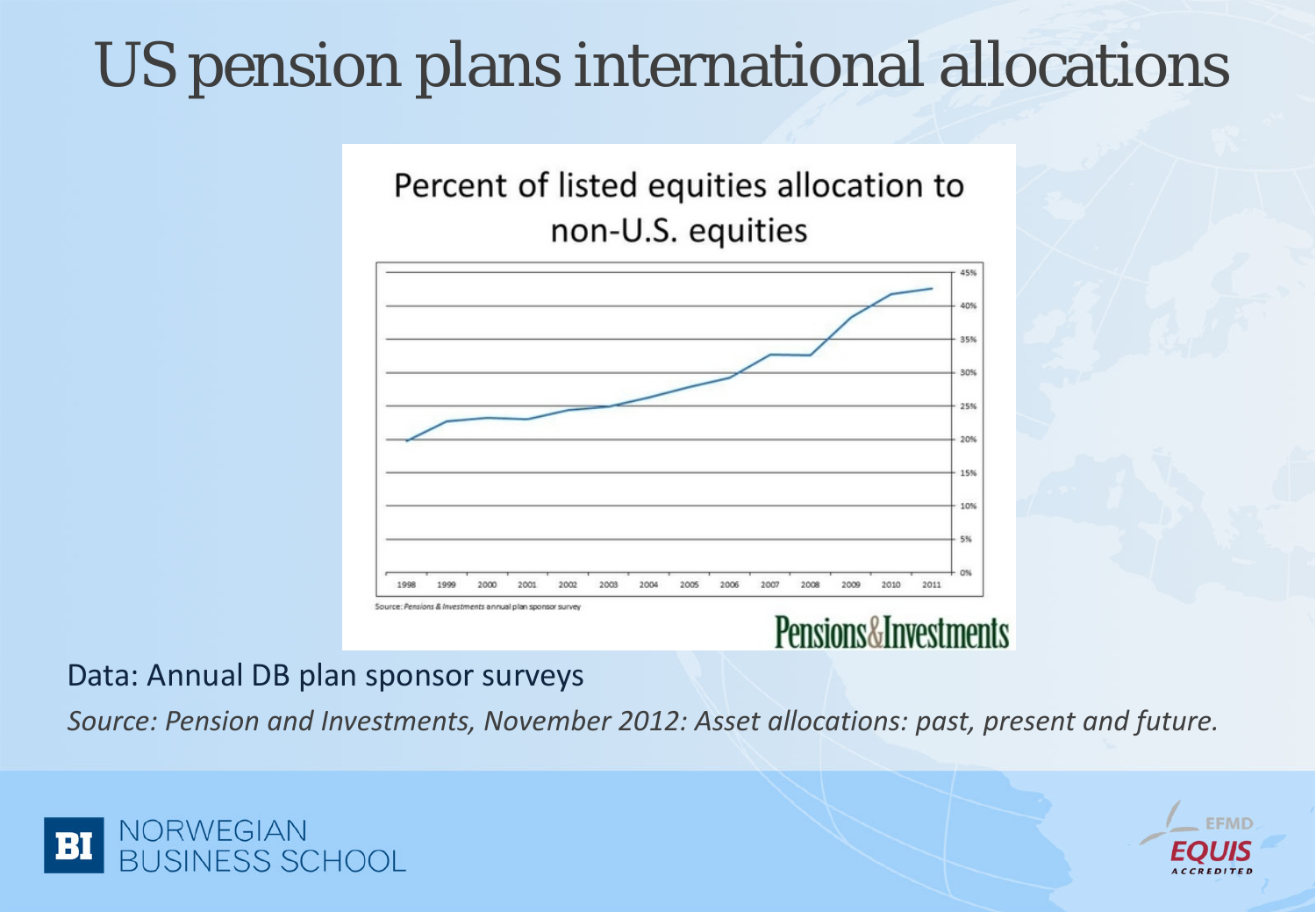#### Size matters!

#### • **Large portfolios**

- $\triangleright$  More sophisticated managers
- $\triangleright$  More constrained by limited home market capacity
- $\triangleright$  Higher international exposure
- **Countries with large home markets**
	- **Less need to invest abroad**
	- Local market stonger driver of international returns

?*What about individuals?*



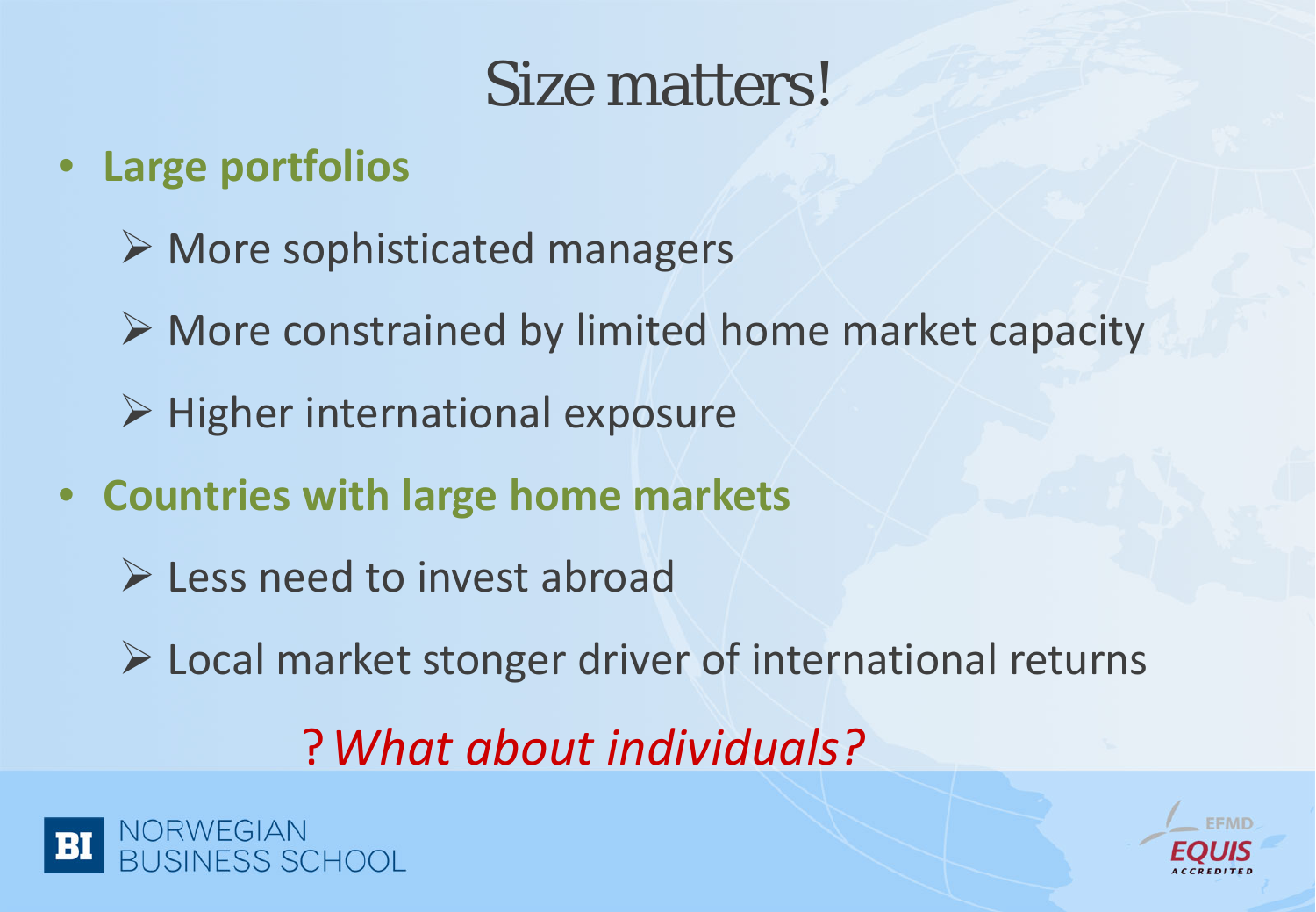#### US Individual Retirement Accounts International Allocations



Data: 3.8 million US individual 401(k) accounts across 296 firms over the 2005-2011

*Source: Table 1, Bekaert, Hoyme, Hu & Ravina (2017): "Who is internationally diversified? Evidence from the 401(k) plans of 296 firms", Journal of Financial Economics 124: 86-112*



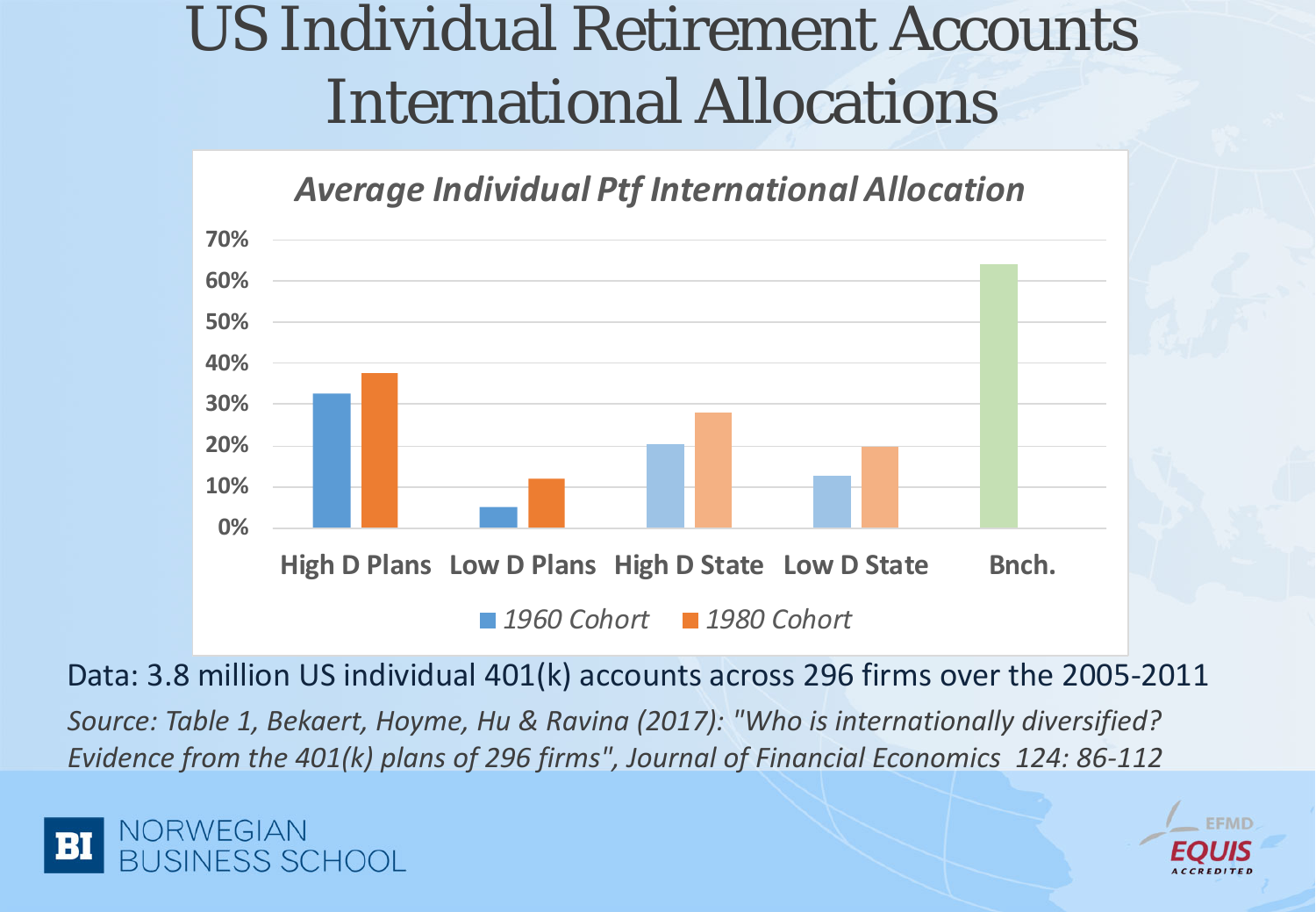#### US Individual Retirement Accounts International Allocations



Data: 3.8 million US individual 401(k) accounts across 296 firms over the 2005-2011

*Source: Fig. 4 & 5, Bekaert, Hoyme, Hu & Ravina (2017): "Who is internationally diversified? Evidence from the 401(k) plans of 296 firms", Journal of Financial Economics 124: 86-112*



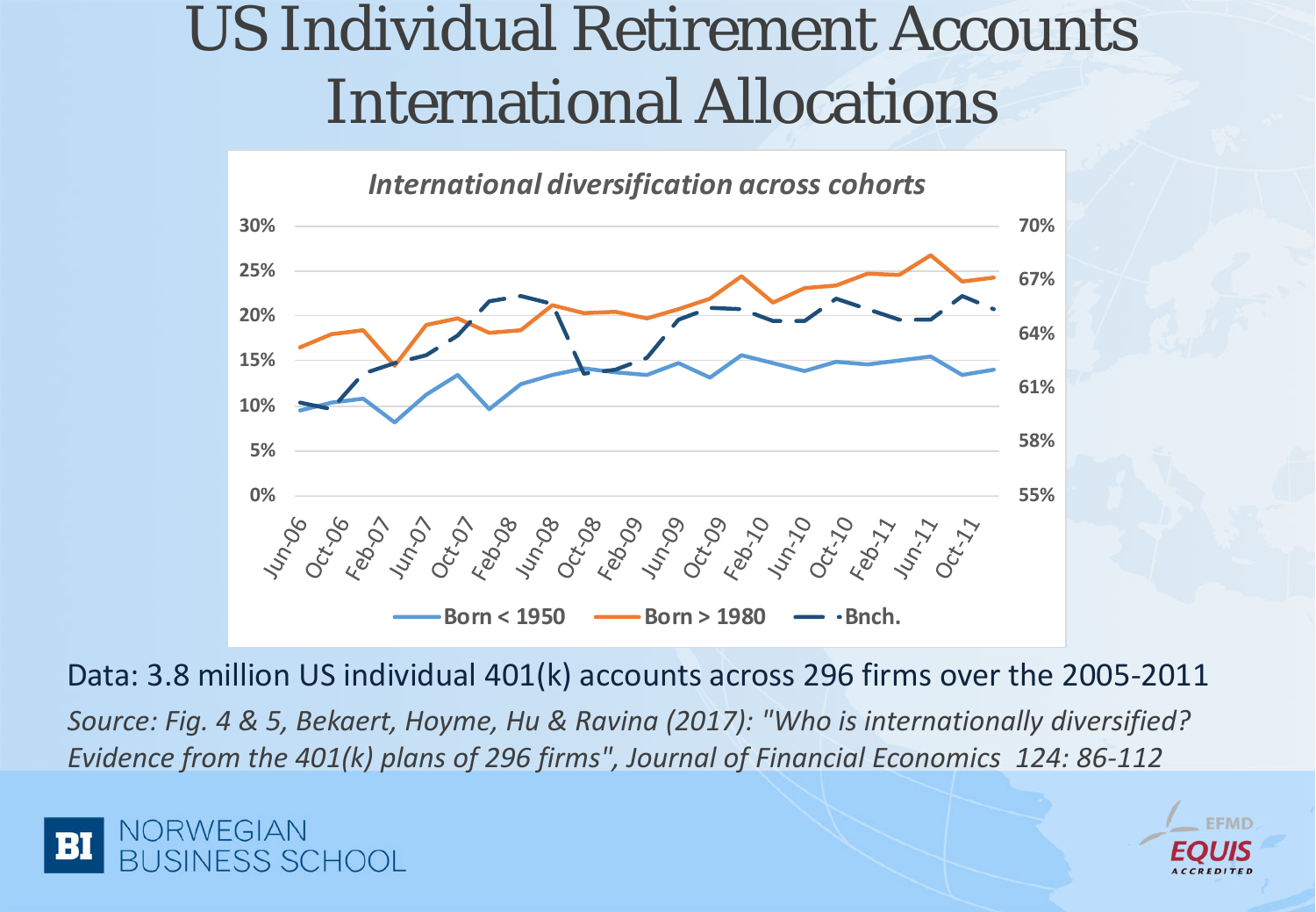## Drivers of Individual International Allocation

- Age (cohort)
- Salary levels
- Quality of international options available in plan
- Familiarity with other cultures/countries
- Education and financial litteracy
- Availability and quality of investment (online) advice

#### *What is the typical online advice?*



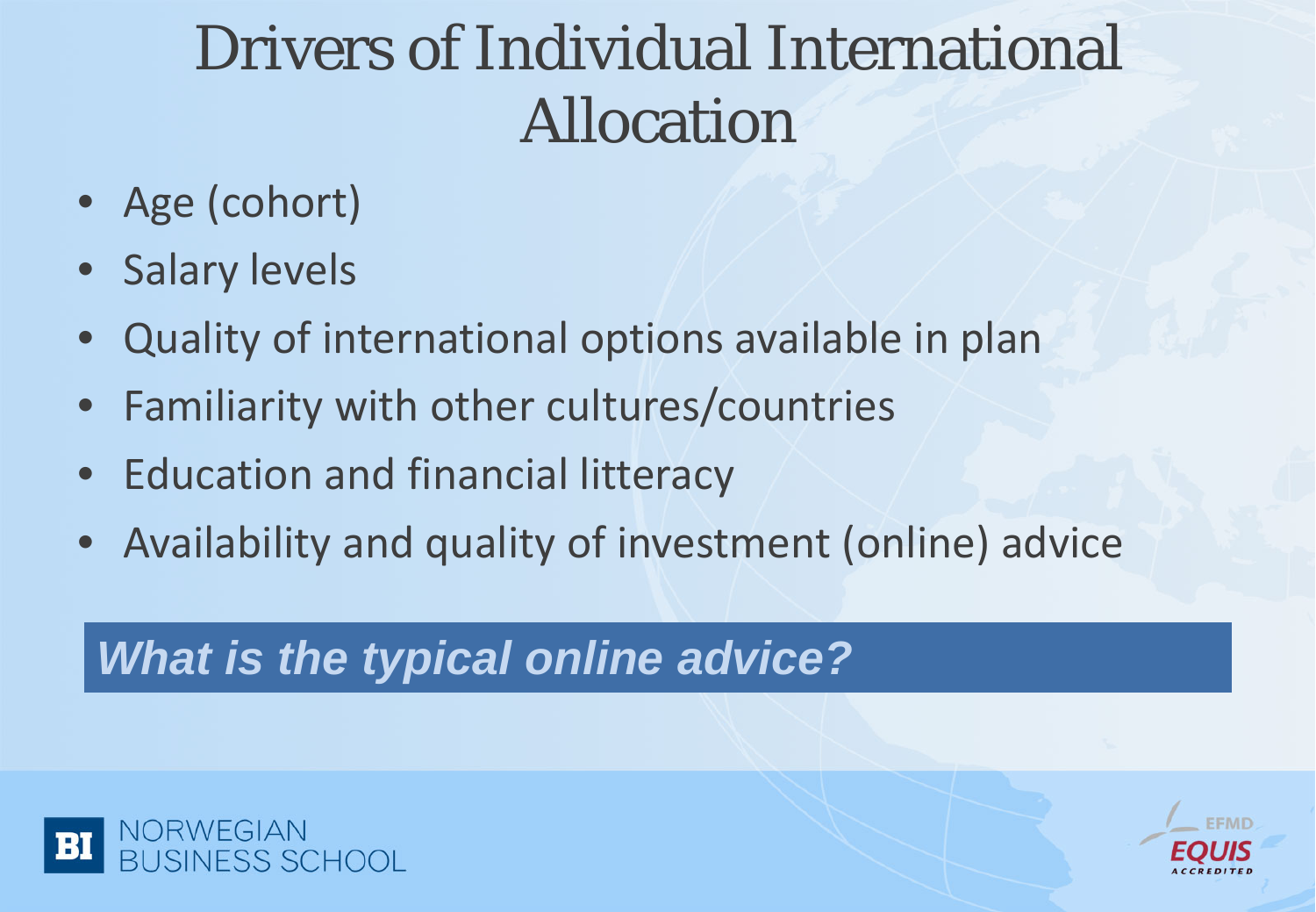#### Robo-Advisor *Wealthfront* Allocations



#### *Taxable Portfolio*



#### *Tax Advantaged Portfolio*





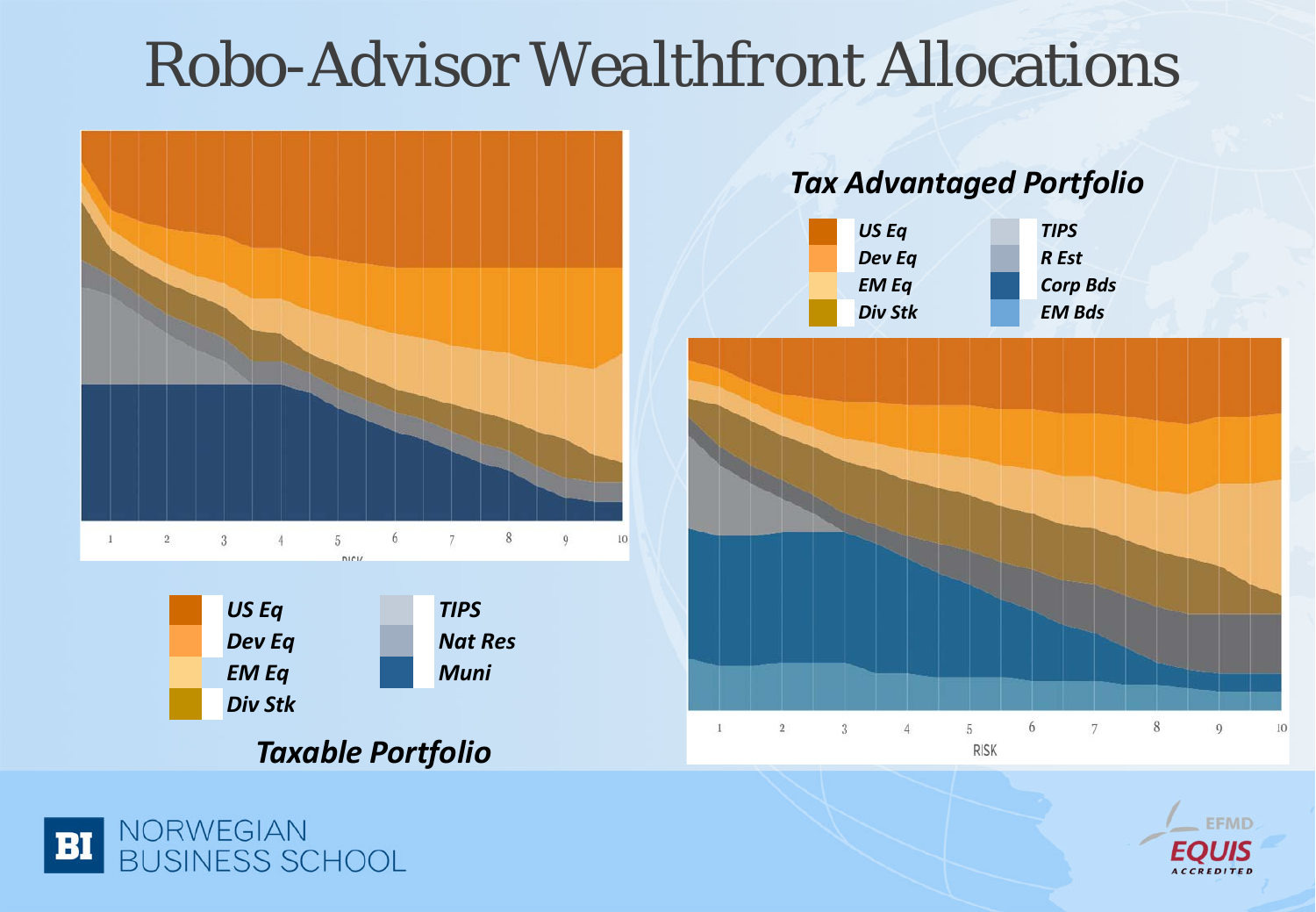## Robo-Advisor Wealthfront Allocations

|                      | <b>Taxable Portfolio</b> |     |      | <b>Retirement Account</b> |      |      |
|----------------------|--------------------------|-----|------|---------------------------|------|------|
| <b>Risk</b>          | Low                      | Med | High | Low                       | Med. | High |
| <b>US Assets</b>     |                          |     |      |                           |      |      |
| US Eq                | 20%                      | 33% | 35%  | 8%                        | 18%  | 20%  |
| <b>Div Stk</b>       | 7%                       | 6%  | 5%   | 12%                       | 15%  | 5%   |
| <b>TIPS</b>          | 5%                       | 6%  | 5%   | 15%                       |      |      |
| <b>Nat Res</b>       | 25%                      |     |      |                           |      |      |
| <b>Muni Bnds</b>     | 33%                      | 28% | 5%   |                           |      |      |
| <b>Real Est</b>      |                          |     |      | 5%                        | 9%   | 16%  |
| <b>Corp Bds</b>      |                          |     |      | 36%                       | 25%  | 5%   |
| <b>Total US</b>      | 90%                      | 73% | 50%  | 76%                       | 67%  | 46%  |
| <b>Non-US Assets</b> |                          |     |      |                           |      |      |
| Dev Eq.              | 5%                       | 15% | 22%  | 6%                        | 13%  | 18%  |
| <b>EM Eq.</b>        | 5%                       | 12% | 28%  | 6%                        | 10%  | 31%  |
| <b>EM Bnds</b>       |                          |     |      | 12%                       | 10%  | 5%   |
| <b>Total Non-US</b>  | 10%                      | 27% | 50%  | 24%                       | 33%  | 54%  |



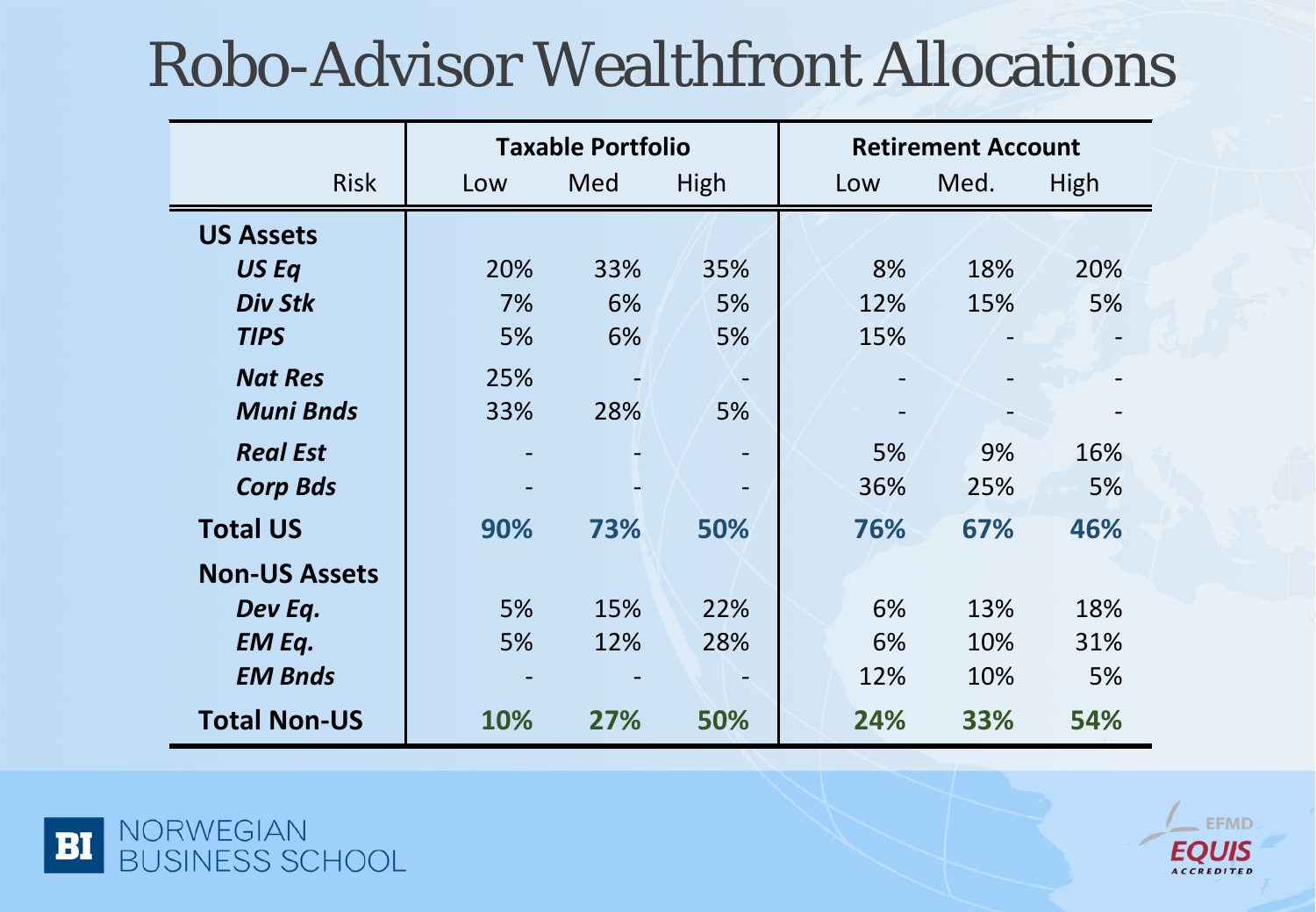## Conclusion

*«Risk sharing through the capital chanel can be enhanced by more widespread investment in mutual funds, and in private pensions and life insurance schemes.» ECB 2018 report, p16*

Individual and institutional international exposures can be encouraged by

- Improved financial litteracy
- **≻Good advice**
- Good investment choices